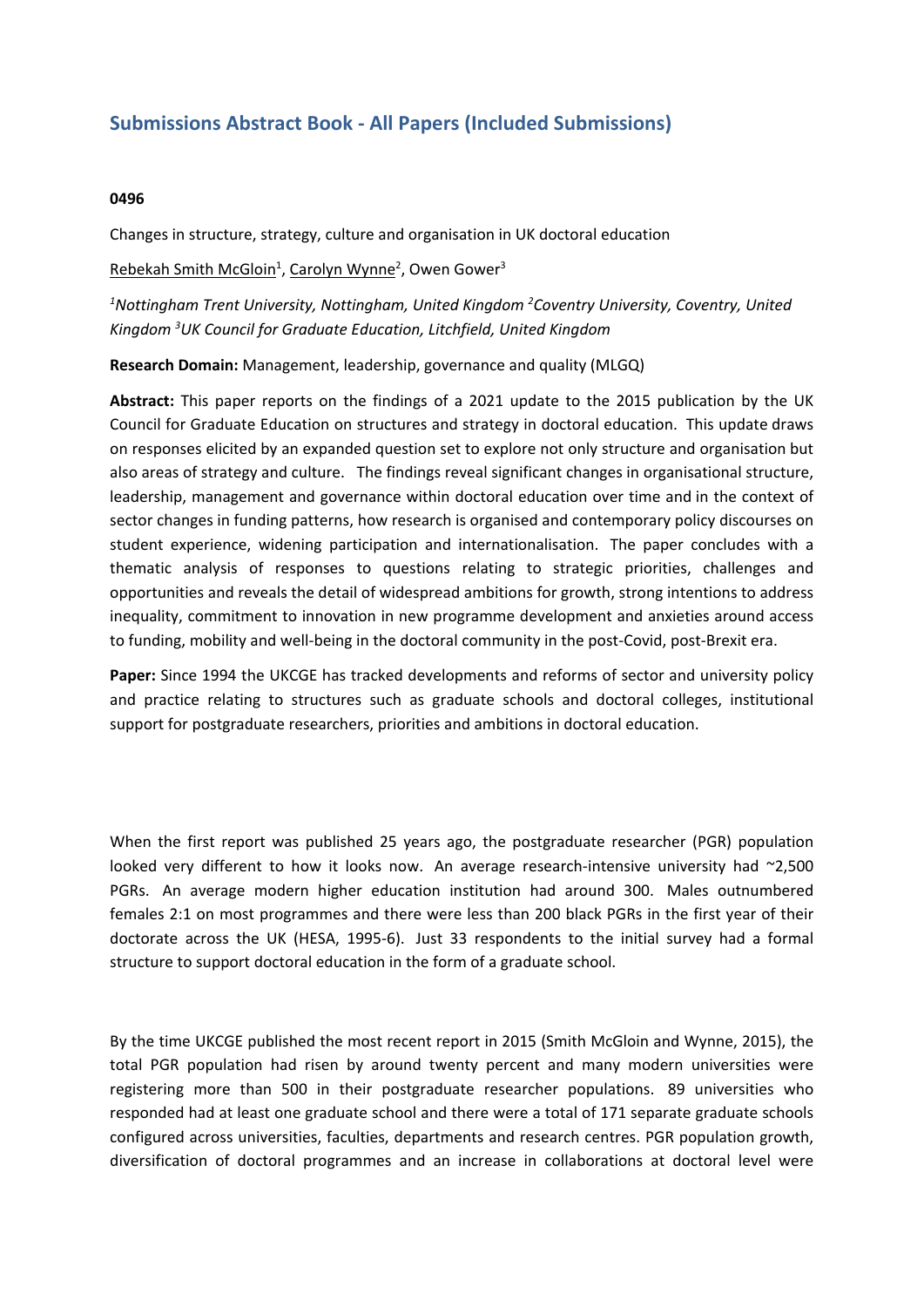identified as drivers of this change.

Doctoral communities face major challenges in the post-covid period which range from: constrained institutional investment in future studentships brought about by delays in doctoral research that are caused by lockdowns, fatigue and ill-health across PGR, supervisors and professional services staff and loss of physical space on campuses in some cases as universities prioritised delivering teaching in <sup>a</sup> socially-distanced context.

At the same time, there is much doctoral education can contribute to post-covid recovery, including to the UK government's agenda on "levelling up" – the commitment to "ensure the benefits of growth are spread to all corners of the UK" (Treasury, H.M., 2021), tackling regional disparities in health and education outcomes and supporting regeneration in towns and cities, the 2050 net zero greenhouse gas target and the aspirations towards <sup>a</sup> "Global Britain". This might include place-based doctoral training partnerships, further work to ensure doctoral programmes are inclusive so that all parts of society have <sup>a</sup> voice in shaping and contributing to the future agenda for research, and international collaborative programmes, including work on virtual mobility and at-distance doctoral training.

This paper reports on the findings of <sup>a</sup> 2021 update to the 2015 publication which draws on responses elicited by an expanded question set to explore not only structure and organisation in doctoral education in the UK but also areas of strategy and culture. 70 responses from Deans, Directors, Deputy Vice Chancellors or equivalents in universities across the UK were received April – July 2021. These responses comprise enrolments for 65% of the doctoral population<sup>[1]</sup> in the UK.

The data reveal changes in organisational structure, leadership, management and governance within doctoral education over time. Mapping 2021 findings back to previous survey data highlights how doctoral education has evolved in the context of: sector changes in funding patterns; how research is organised; and contemporary policy discourses on student experience, widening participation and internationalisation.

A notable trend is the continued prevalence of institution-wide organisational structures to support doctoral education, such as Graduate Schools or Doctoral Colleges, although some diversification of names for this structure to affirm the research focus is evident. New variants include: 'research school', 'researcher academy', and 'graduate research school'. These organisational structures also vary significantly in the number of dedicated staff they contain. 20% of respondent universities reported 0-2 full time equivalent (fte) staff and 13% reported more than 20.